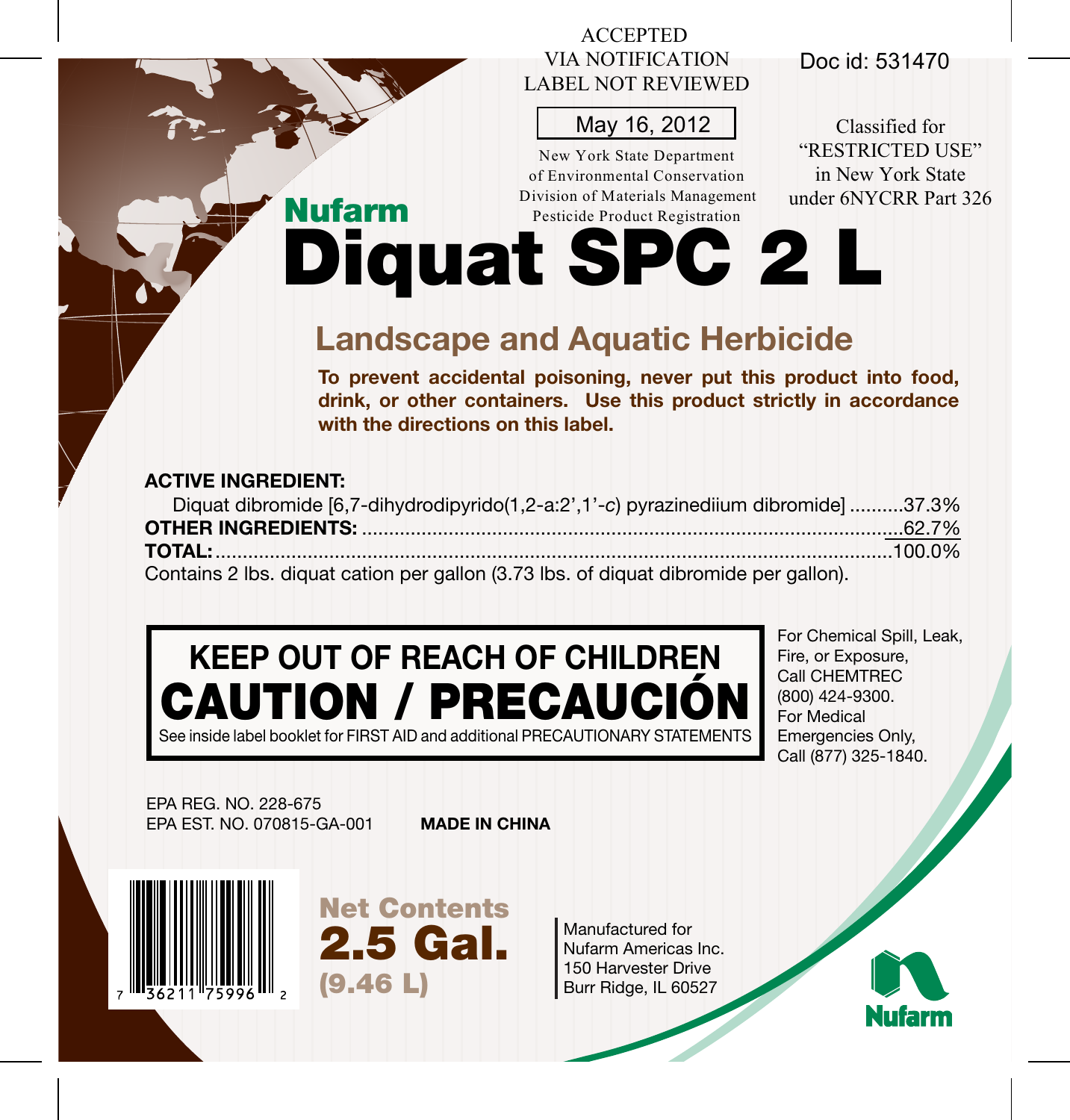## **PRECAUTIONARY STATEMENTS HAZARDS TO HUMANS AND DOMESTIC ANIMALS CAUTION/PRECAUCION**

Harmful if inhaled. Harmful if swallowed. Causes moderate eye irritation. Avoid breathing spray mist. Avoid contact with eyes or clothing.

#### **PERSONAL PROTECTIVE EQUIPMENT (PPE)**

Some materials that are chemical-resistant to this product are barrier laminate, butyl rubber ≥ 14 mils, and nitrile rubber ≥ 14 mils. If you want more options, follow the instructions for Category A on an EPA chemical-resistant category selection chart.

#### **Mixers, Loaders, Applicators and other handlers must wear:**

- Coveralls over short-sleeved shirt and short pants or coveralls over long-sleeved shirt and long pants
- Chemical-resistant gloves
- Chemical-resistant footwear plus socks
- Protective eyewear
- Chemical-resistant headgear for overhead exposure
- Chemical-resistant apron when cleaning equipment, mixing, or loading
- Face shield when mixing or loading

**Exception**: After this product has been diluted to 0.50% or less in water (i.e., the labeled rate for some spot applications), applicators for AQUATIC SURFACE APPLICATIONS must, at a minimum, wear (Note – Mixers and Loaders for this application method must still wear the personal protective equipment (PPE) as described in the above section):

- Long-sleeved shirt and long pants
- Shoes plus socks
- Waterproof gloves
- Protective eyewear

**Exception**: At a minimum, applicators for AQUATIC SUBSURFACE APPLICATIONS must wear (Note – Mixers and Loaders for this application method must still wear the personal protective equipment (PPE) as described in the above section):

- Short-sleeved shirt and short pants
- Waterproof gloves
- Chemical-resistant footwear plus socks

Discard clothing and other absorbent materials that have been drenched or heavily contaminated with this product's concentrate. Do not reuse them. Follow manufacturer's instructions for cleaning/maintaining PPE. If no such instructions for washables exist, use detergent and hot water. Keep and wash PPE separately from other laundry.

#### **Engineering Control Statements**

Mixers and loaders supporting aerial applications are required to use closed systems that provide dermal protection. The closed system must be used in a manner that meets the requirements listed in the Worker Protection Standard (WPS) for agricultural pesticides [40 CFR 170.240(d)(4)]. When using the closed system, mixers and loaders' PPE requirements may be reduced or modified as specified in the WPS.

When handlers use closed systems, enclosed cabs, or aircraft in a manner that meets the requirements listed in the Worker Protection Standard (WPS) for agricultural pesticides [40 CFR 170.240(d)(4-6)], the handler PPE requirements may be reduced or modified as specified in the WPS.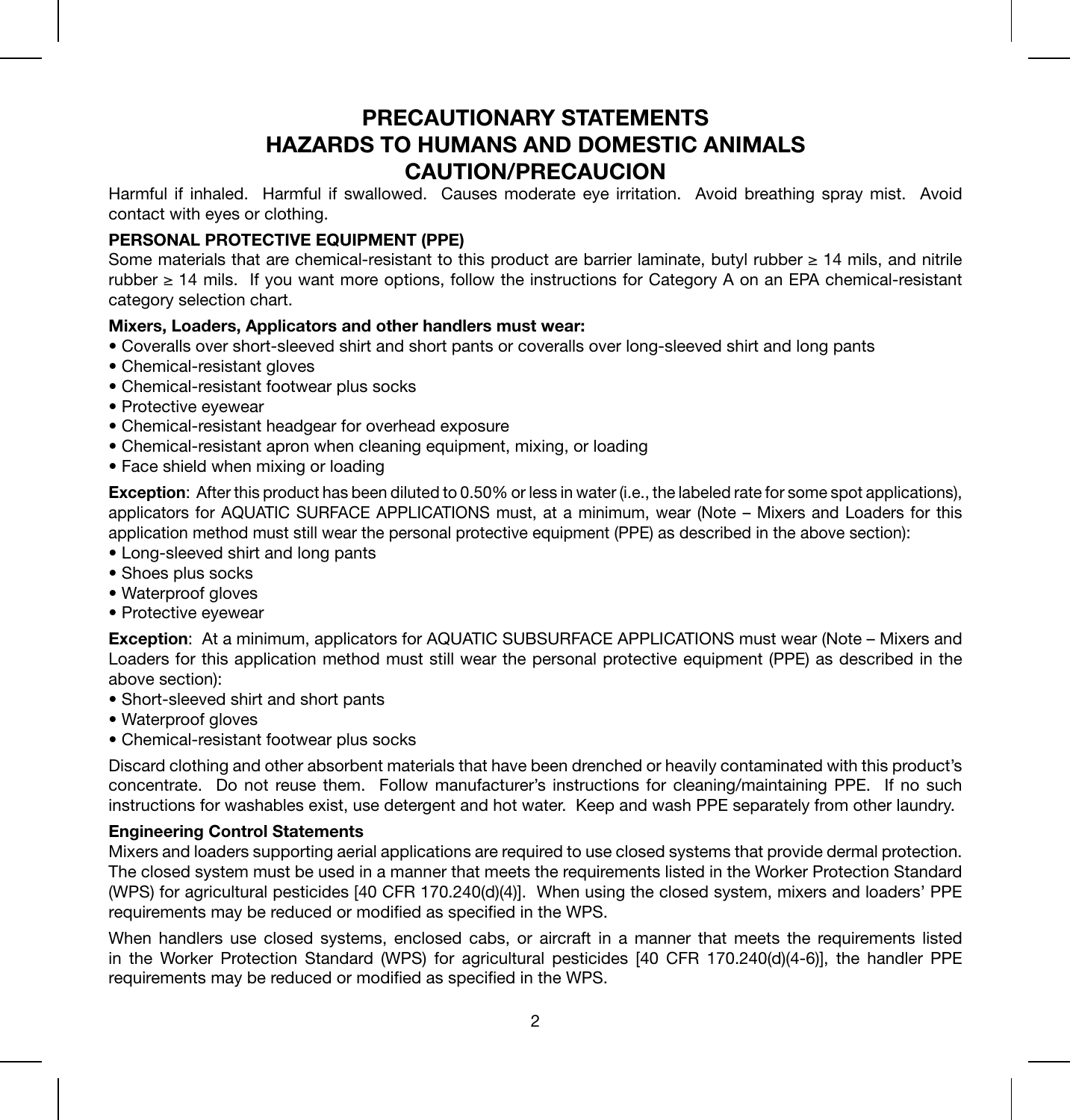## **USER SAFETY RECOMMENDATIONS**

#### **Users Should:**

- Wash hands before eating, drinking, chewing gum, using tobacco or using the toilet.
- Remove clothing/PPE immediately if pesticide gets inside. Then wash thoroughly and put on clean clothing.
- Remove PPE immediately after handling this product. Wash the outside of gloves before removing. As soon as possible, wash thoroughly and change into clean clothing.

|                                   | <b>FIRST AID</b>                                                                                                                                                                                                                                                                           |
|-----------------------------------|--------------------------------------------------------------------------------------------------------------------------------------------------------------------------------------------------------------------------------------------------------------------------------------------|
| IF IN EYES:                       | . Hold eye open and rinse slowly and gently with water for 15 to 20 minutes.<br>. Remove contact lenses, if present, after the first 5 minutes, then continue rinsing eye.<br>• Call a poison control center or doctor for treatment advice.                                               |
| IF SWALLOWED:                     | • Call a poison control center or doctor immediately for treatment advice.<br>. Have person sip a glass of water if able to swallow.<br>. Do not induce vomiting unless told to do so by the poison control center or doctor.<br>. Do not give anything by mouth to an unconscious person. |
| IF ON SKIN OR<br><b>CLOTHING:</b> | • Take off contaminated clothing.<br>. Rinse skin immediately with plenty of water for 15 to 20 minutes.<br>. Call a poison control center or doctor for treatment advice.                                                                                                                 |
| IF INHALED:                       | • Move person to fresh air.<br>. If person is not breathing, call 911 or an ambulance, then give artificial respiration,<br>preferably by mouth-to-mouth, if possible.<br>. Call a poison control center or doctor for further treatment advice.                                           |

#### **HOT LINE NUMBER**

Have the product container or label with you when calling a poison control center or doctor, or going for treatment. You may also contact 1-877-325-1840 for emergency medical treatment information.

#### **NOTE TO PHYSICIAN**

To be effective, treatment for diquat poisoning must begin IMMEDIATELY. Treatment consists of binding diquat in the gut with suspensions of activated charcoal or bentonite clay, administration of cathartics to enhance elimination, and removal of diquat from the blood by charcoal hemoperfusion or continuous hemodialysis.

## **ENVIRONMENTAL HAZARDS**

This pesticide is toxic to aquatic invertebrates.

**For Terrestrial Uses**, do not apply directly to water, or to areas where surface water is present, or to intertidal areas below the mean high water mark. Do not contaminate water when disposing of equipment wash water.

**For Aquatic Uses**, do not apply directly to water except as specified on this label.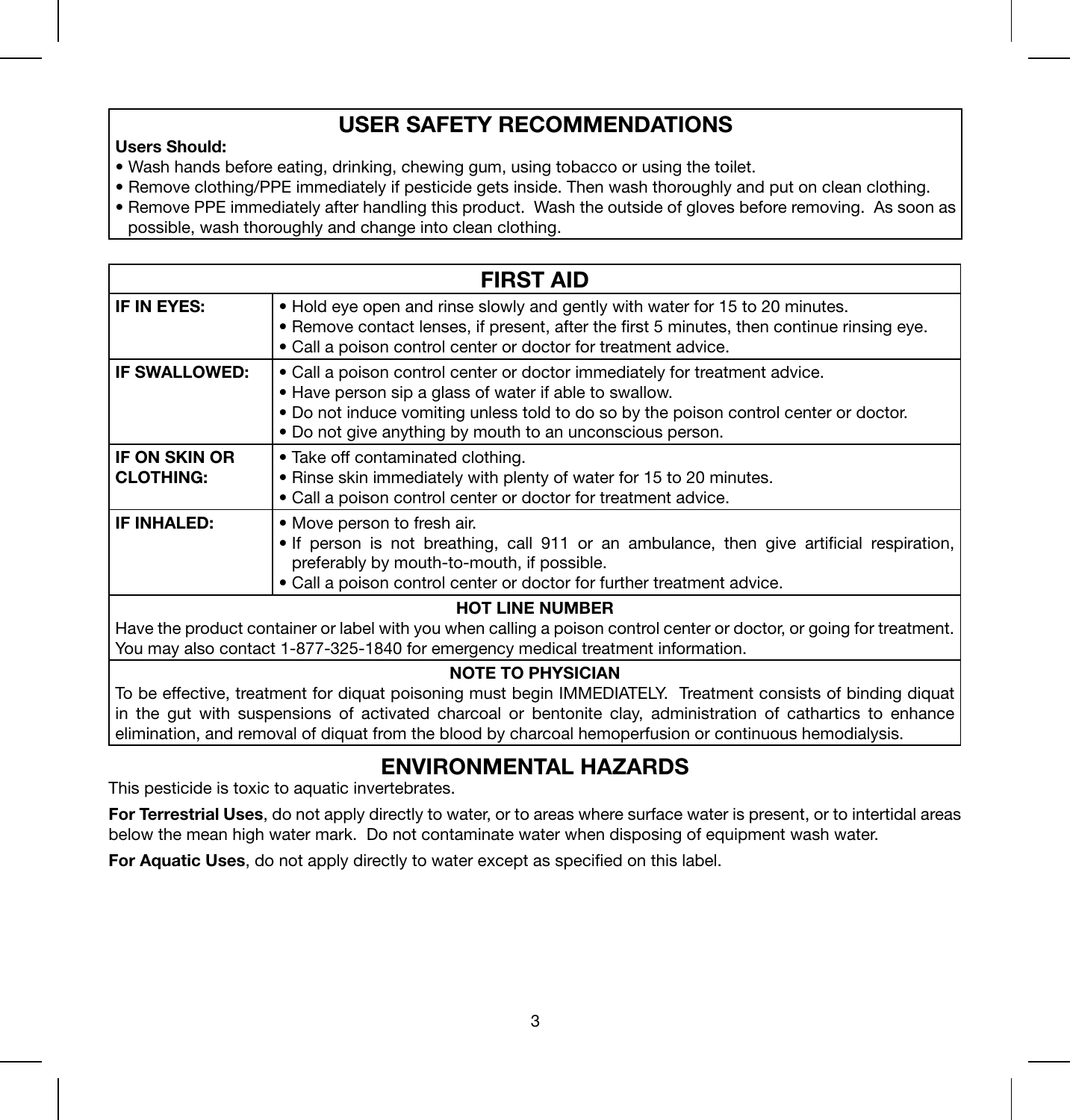## **DIRECTIONS FOR USE**

It is a violation of Federal law to use this product in a manner inconsistent with its labeling.

READ ENTIRE LABEL. USE STRICTLY IN ACCORDANCE WITH PRECAUTIONARY STATEMENTS AND DIRECTIONS, AND WITH APPLICABLE STATE AND FEDERAL REGULATIONS.

Do not apply this product through any type of irrigation system.

Do not apply this product in a way that will contact workers or other persons, either directly or through drift. Only protected handlers may be in the area during application. For any requirements specific to your State or Tribe, consult the agency responsible for pesticide regulation.

## **AGRICULTURAL USE REQUIREMENTS**

Use this product only in accordance with its labeling and with the Worker Protection Standard 40 CFR Part 170. This Standard contains requirements for the protection of agricultural workers on farms, forests, nurseries, and greenhouses, and handlers of agricultural pesticides. It contains requirements for training, decontamination, notification, and emergency assistance. It also contains specific instructions and exceptions pertaining to the statements on this label about personal protective equipment (PPE), and restricted-entry interval. The requirements in this box only apply to uses of this product that are covered by the Worker Protection Standard.

Do not enter or allow worker entry into treated areas during the restricted-entry interval (REI) of 24 hours.

PPE required for early entry to treated areas that is permitted under the Worker Protection Standard and that involves contact with anything that has been treated, such as plants, soil, or water, is:

- Coveralls over short-sleeved shirt and short pants, or coveralls over long-sleeved shirt and long pants
- Chemical-resistant gloves made of any waterproof material
- Chemical-resistant footwear plus socks
- Protective eyewear
- Chemical-resistant headgear for overhead exposure

## **NON-AGRICULTURAL USE REQUIREMENTS**

The requirements in this box apply to uses of this product that are NOT within the scope of the Worker Protection Standard for agricultural pesticides (40 CFR part 170). The WPS applies when this product is used to produce agricultural plants on farms, forests, nurseries, or greenhouses.

Keep all unprotected persons out of operating areas or vicinity where there may be drift.

**For terrestrial uses,** do not enter or allow entry of maintenance workers into treated areas, or allow contact with treated vegetation wet with spray, dew, or rain, without appropriate protective clothing until spray has dried.

**For aquatic uses,** do not enter treated areas while treatments are in progress.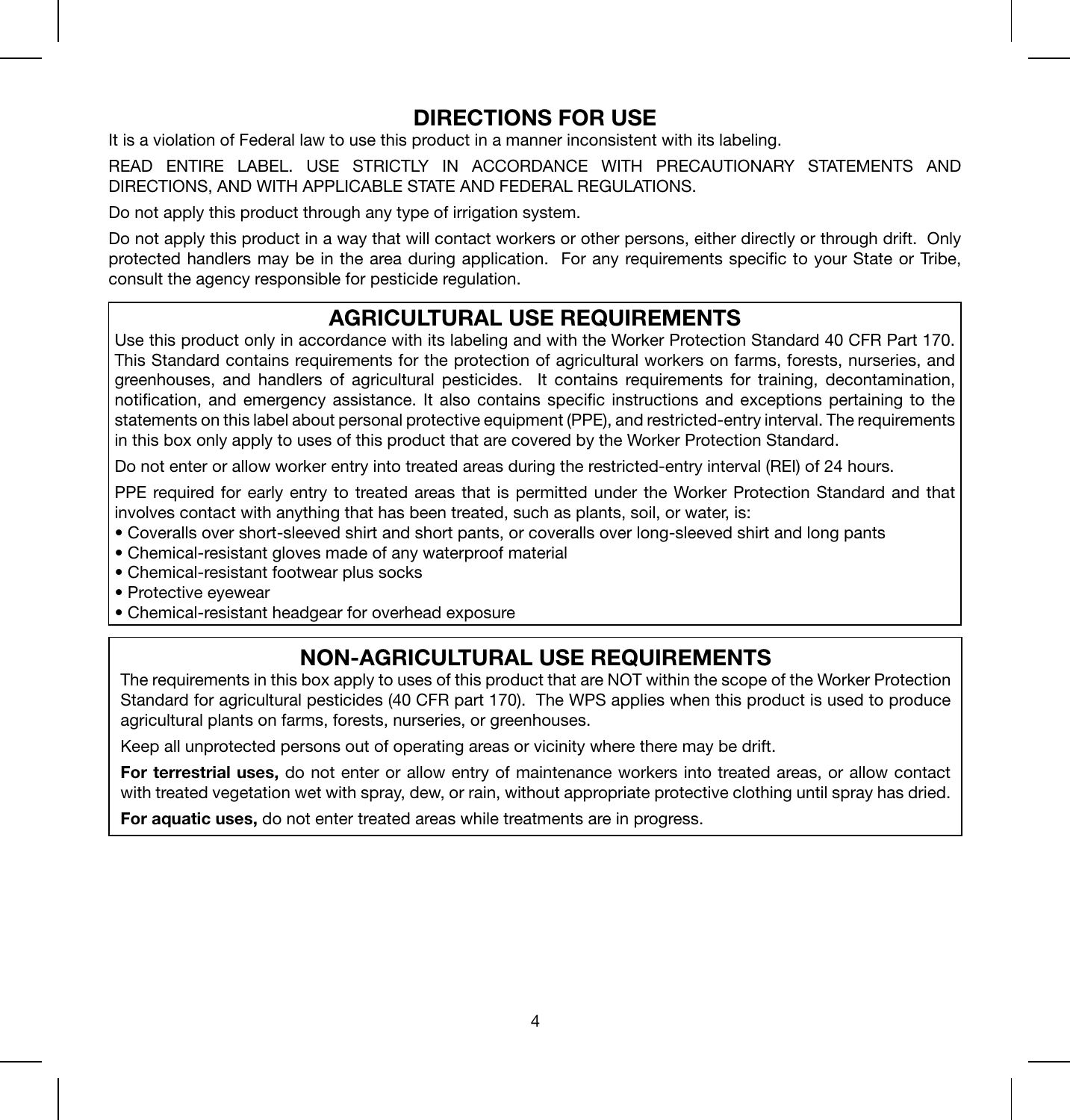## **SPECIFIC USE DIRECTIONS**

This product is a herbicide used to control weeds in the following sites:

- aquatic areas
- commercial greenhouses and nurseries
- dormant established turfgrass (bermudagrass, zoysiagrass nonfood or feed crop)
- landscape, industrial, recreational, commercial, residential, and public areas
- ornamental seed crops (flowers, bulbs, etc. excluding the state of California)
- turf renovation (all turf areas except commercial sod farms)

This product works by being absorbed by the weed, and, within a few days, the weed shows signs of dying. Optimum results are seen if the weeds are young, actively growing, and free from stress.

To avoid injury to desired crops, ornamentals or desirable plants, use caution to prevent drift during application and clean all spray equipment thoroughly with water after use. Avoid application to muddy water or disturbing the water during application that reduce weed control. To avoid reduced herbicidal activity, do not use dirty or muddy water in preparing spray solutions of this product. Avoid application under conditions of high wind, water flow, or wave action.

Do not allow sprays to come in contact with or drift to, foliage of ornamental plants or food crops.

Do not graze livestock on treated turf or feed treated thatch to livestock.

### **SPRAY DRIFT MANAGEMENT**

Avoiding spray drift at the application site is the responsibility of the applicator and the grower. The interaction of many equipment-and-weather related factors determine the potential for spray drift. The applicator and the grower are responsible for considering all these factors when making decisions.

The following drift management requirements must be followed to avoid off-target drift movement from aerial applications to agricultural field crops. These requirements do not apply to forestry applications, public health uses or to applications using dry formulations:

- The distance of the outermost nozzles on the boom must not exceed 3/4 the length of the wingspan or rotor.
- Nozzles must always point backward parallel with the airstream and never be pointed downward more than 45 degrees.

Where states have more stringent regulations, they must be observed.

**DROPLET SIZE:** The most effective way to reduce drift potential is to apply large droplets. The best drift management strategy is to apply the largest droplets that provide sufficient coverage and control. Applying larger droplets reduces drift potential, but will not prevent drift if applications are made improperly, or under unfavorable environmental conditions **(see Wind, Temperature and Humidity, and Temperature Inversions sections of this label).**

#### **CONTROLLING DROPLET SIZE:**

**Volume** – Use high flow rate nozzles to apply the highest practical spray volume. Nozzles with higher rated flows produce larger droplets.

**Pressure** – Do not exceed the nozzle manufacturer's specified pressures. For many nozzle types, lower pressure produces larger droplets. When higher flow rates are needed, use higher flow rate nozzles instead of increasing pressure.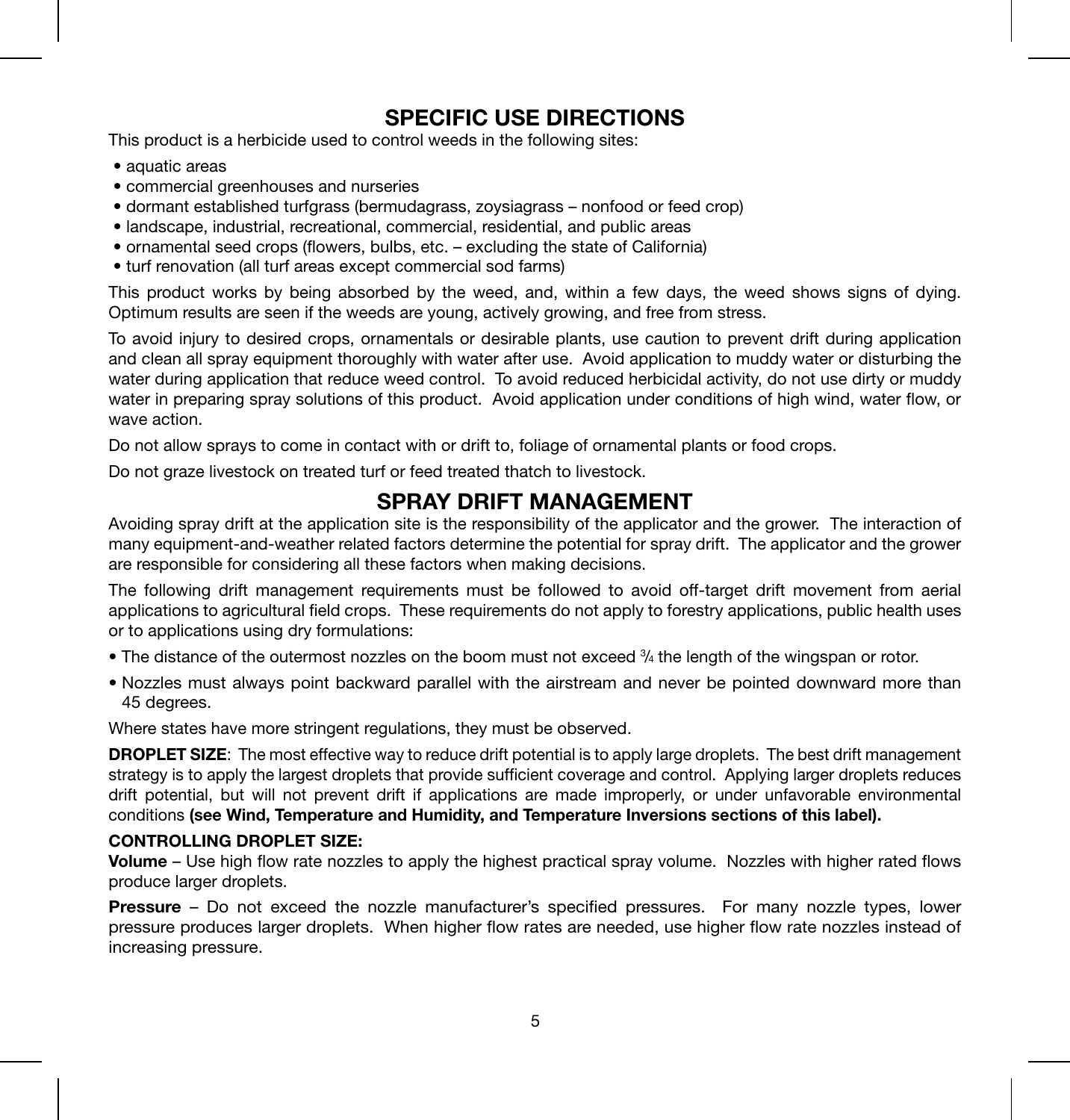**Number of Nozzles** – Use the minimum number of nozzles that provide uniform coverage.

**Nozzle Orientation** – Orienting nozzles so that the spray is released parallel to the airstream produces larger droplets than other orientations. Significant deflection from horizontal will reduce droplet size and increase drift potential.

**Nozzle Type** – Use a nozzle type that is designed for the intended application. With most nozzle types, narrower spray angles produce larger droplets. Consider using low-drift nozzles. Solid stream nozzles oriented straight back produce the largest droplets and the lowest drift.

**BOOM LENGTH:** For some use patterns, reducing the effective boom length to less than 3/4 of the wingspan or rotor length that further reduces drift without reducing swath width.

**APPLICATION HEIGHT:** Make applications at a height greater than 10 feet above the top of the largest plants unless a greater height is required for aircraft safety. Making applications at the lowest height that is safe reduces exposure of droplets to evaporation and wind.

**SWATH ADJUSTMENT:** When applications are made with a crosswind, the swath will be displaced downwind. Therefore, on the up and downwind edges of the field, the applicator must compensate for this displacement by adjusting the path of the aircraft upwind. Increase swath adjustment distance with increasing drift potential (higher wind, smaller droplets, etc.).

**WIND**: Drift potential is lowest between wind speeds of 2-10 mph. However, many factors, including droplet size and equipment type, determine drift potential at any given speed. Avoid applications below 2 mph due to variable wind direction and high inversion potential. NOTE: Local terrain can influence wind patterns. Every applicator must be familiar with local wind patterns and how they affect spray drift.

**TEMPERATURE AND HUMIDITY:** When making applications in low relative humidity, set up equipment to produce larger droplets to compensate for evaporation. Droplet evaporation is most severe when conditions are both hot and dry.

**TEMPERATURE INVERSIONS:** Do not make applications during a temperature inversion because drift potential is high. Temperature inversions restrict vertical air mixing, which causes small suspended droplets to remain in a concentrated cloud. This cloud can move in unpredictable directions due to the light variable winds common during inversions. Temperature inversions are characterized by increasing temperatures with altitude and are common on nights with limited cloud cover and light to no wind. They begin to form as the sun sets and often continue into the morning. Their presence can be indicated by ground fog; however, if fog is not present, inversions can also be identified by the movement of smoke from a ground source or an aircraft smoke generator. Smoke that layers and moves laterally in a concentrated cloud (under low wind conditions) indicates an inversion, while smoke that moves upward and rapidly dissipates, indicates good vertical air mixing.

**SENSITIVE AREAS:** Apply the pesticide when the wind is blowing away from adjacent sensitive areas (e.g. residential areas, bodies of water, known habitat for threatened or endangered species, non-target crops).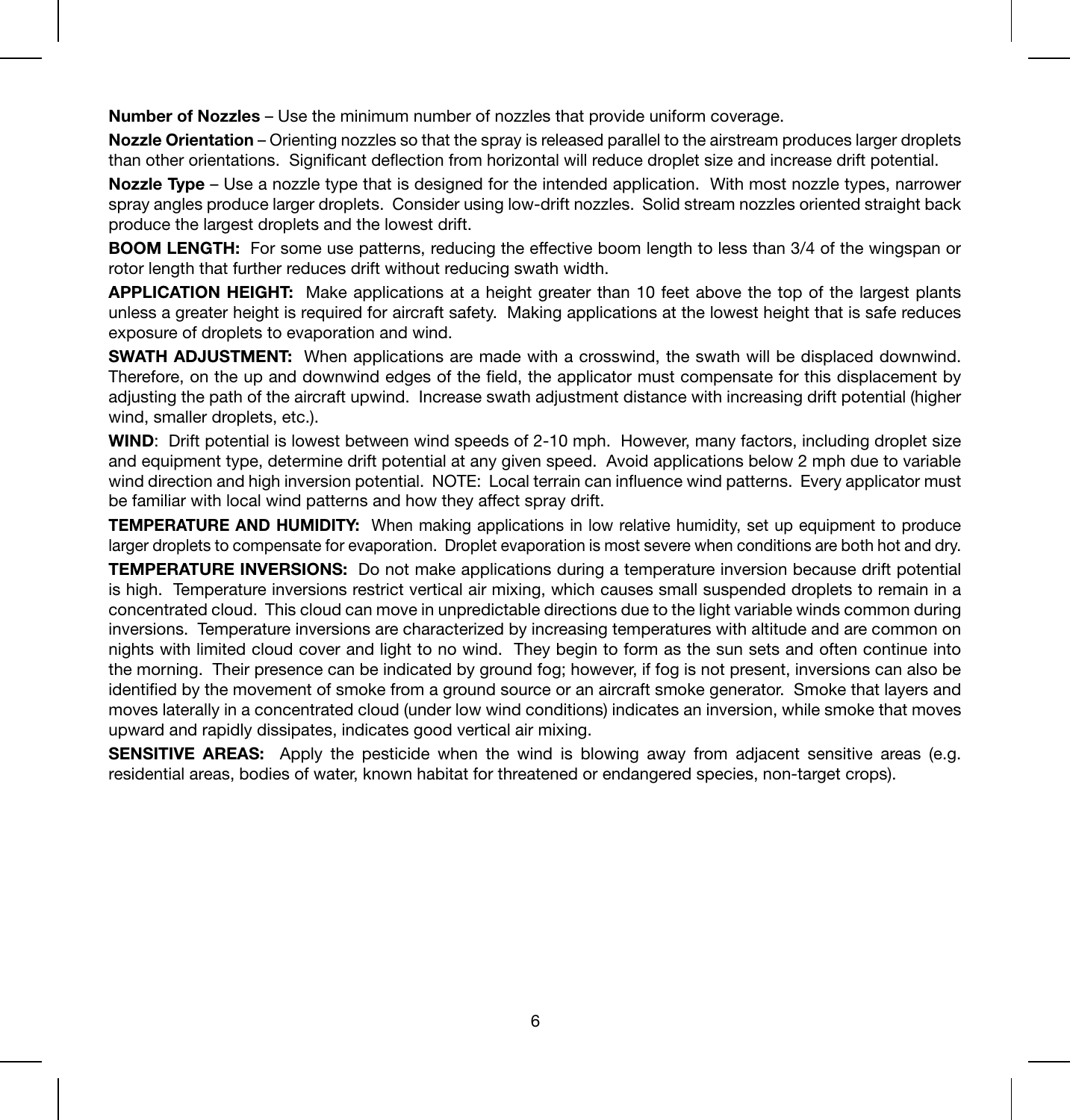## **AQUATIC AND NONCROP USES**

#### **New York – Not for Sale or Use in New York State without Supplemental Special Local Needs Labeling.**

This product is used to control aquatic weeds in **public waters** such as ponds, lakes, reservoirs, marshes, bayous, drainage ditches, canals, streams, rivers, and other slow-moving or quiescent bodies of water. Do not apply to water that is moving or if outflow leads to public waters (i.e., apply only to still water ponds, lakes and drainage ditches).

Optimum control of submersed weeds is obtained by applying this product when the weeds are actively growing (photosynthesizing), typically when water temperatures are about 50°F or more (this occurs usually in the Spring or early Summer).

#### **Precautions and Restrictions:**

- Obtain all necessary approval and/or permits before application if required. Consult the responsible state agencies (i.e., Fish and Game Agencies, State Water Conservation authorities, or Department of Natural Resources).
- Apply this product by those applicators certified for aquatic pest control authorized by the State or local government, Federal or State public agencies such as Water Management District personnel and municipal officials, and by Corps of Engineers.
- For water bodies containing dense weeds, apply this product to only 1/3 to 1/2 of the water body area at one time. If a repeat application is required, wait for 14 days. Using this product in this manner will prevent loss of oxygen in the water body which occurs when dead weeds begin to decompose which often leads to suffocation of fish.
- Do not apply this product in areas where commercial processing of fish which produces fish protein concentrate or fish meal is practiced. Prior to application, coordinate application with and obtain approval from local and/or State authorities.
- Use water treated with this product only after the specified number of days have passed after application (refer to the table below for these water use restrictions). Alternatively, use the water at a different time after application only if an approved assay (ex. PAM II Spectrometric Method) shows that no more than the designated maximum contaminant level goal (MCLG) of 0.02 mg/L (ppm) of diquat dibromide (calculated as the cation) is present in the water.
- If posting is required by your State or Tribe, consult the agency responsible for pesticide regulations for specific details.

|                                                                                  | Number of Days to Wait Before Using Water After An Application<br><b>At Different Application Rates</b> |                               |                                 |                                 |                                                    |
|----------------------------------------------------------------------------------|---------------------------------------------------------------------------------------------------------|-------------------------------|---------------------------------|---------------------------------|----------------------------------------------------|
| <b>TYPE OF WATER</b>                                                             | 2 gals./<br>surface<br>acre                                                                             | 1 gal. $/$<br>surface<br>acre | $0.75$ gal./<br>surface<br>acre | $0.50$ gal./<br>surface<br>acre | <b>Spot Spray</b><br>$(0.5 gal.$<br>surface acre)t |
| Drinkina                                                                         | 3 days                                                                                                  | 2 days                        | 2 days                          | 1 day                           | 1 day                                              |
| Fishing and Swimming                                                             | 0                                                                                                       | 0                             |                                 |                                 |                                                    |
| Livestock/Domestic Animals<br>Consumption                                        | 1 day                                                                                                   | 1 day                         | 1 day                           | 1 day                           | 1 day                                              |
| Spray Tank Applications††<br>and Irrigation to Turf and<br>Landscape Ornamentals | 3 days                                                                                                  | 2 days                        | 2 days                          | 1 day                           | 1 day                                              |

## **Water Use Restrictions Following Applications**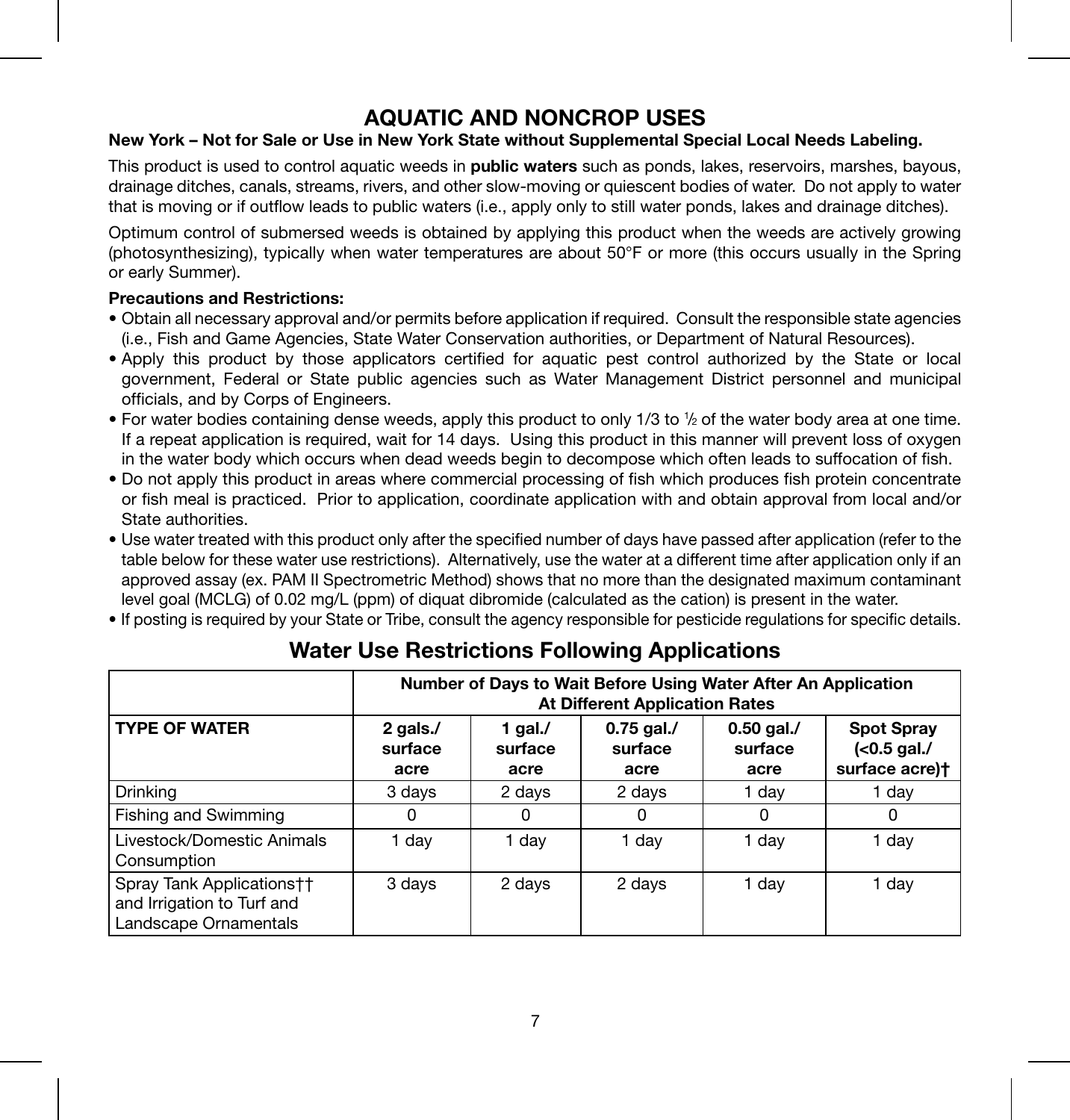|                                                                                                  | Number of Days to Wait Before Using Water After An Application<br><b>At Different Application Rates</b> |                            |                                 |                                 |                                                    |
|--------------------------------------------------------------------------------------------------|---------------------------------------------------------------------------------------------------------|----------------------------|---------------------------------|---------------------------------|----------------------------------------------------|
| <b>TYPE OF WATER</b>                                                                             | 2 gals./<br>surface<br>acre                                                                             | 1 gal./<br>surface<br>acre | $0.75$ gal./<br>surface<br>acre | $0.50$ gal./<br>surface<br>acre | <b>Spot Spray</b><br>$(0.5 gal.$<br>surface acre)+ |
| Spray Tank Applications†† and  <br>Irrigation to Food Crops and<br><b>Production Ornamentals</b> | 5 days                                                                                                  | 5 days                     | 5 days                          | 5 days                          | 5 days                                             |

†Apply this product in addition to the manufacturer's specified rate of a nonionic surfactant (contains 75% or greater nonionic surfactant).

††Do not use water treated with this product to prepare sprays to be applied to food crops, turf or ornamentals until the appropriate time period has elapsed or injury to crop, turf or plants could occur.

**Note:** If more than one spray tank is required to complete a single aquatic application, there is no water restriction between the consecutive spray tank applications.

#### **Control of Floating and Marginal Weeds**

This product controls the listed floating and marginal weeds from application by airboat, airplane, backpack, spray handgun, helicopter, or similar application equipment. For all application methods, ensure that weeds received thorough spray coverage.

| <b>Floating and Marginal Weeds Controlled</b> |
|-----------------------------------------------|
| Water lettuce, Pistia stratiotes              |
| Water hyacinth, Eichhornia crassipes          |
| Duckweed, Lemna spp.                          |
| Salvinia spp. (including S. molesta)          |
| Pennywort (Hydrocotyle spp.)                  |
| Frog's bit, Limnobium spongiat                |
| Cattails, Typha spp.                          |

†Not registered for use in California

#### **Spot Treatment:**

*Application Rates:* 2 quarts of this product per 100 gallons spray carrier (0.5% solution) *plus* 0.25 to1.0% v/v (1 quart to 1 gallon per 100 gallons water) of an approved aquatic wetting agent.

**For cattail control:** Apply this product before flowering at 8 quarts of this product/100 gallons spray carrier (the maximum application rate) plus the wetting agent. Make repeat applications if needed for complete control.

*Application Directions:* Apply spray solutions to wet completely the target weeds. Do not spray to runoff. Make additional applications if treating densely-packed weeds or mats. Best results are obtained for weed escapes if repeat applications are made within 2 weeks of the first treatment.

#### **Broadcast Treatment:**

*Application Rates*: 0.5 to 2.0 gallons of this product per surface acre in sufficient spray carrier *plus* 16 to 32 oz. per acre of an approved aquatic wetting agent.

**For duckweed control:** Apply this product at 1-2 gallons/A.

*Application Directions*: Apply sprays to ensure thorough target weed coverage. Repeat applications as necessary for densely populated weed areas.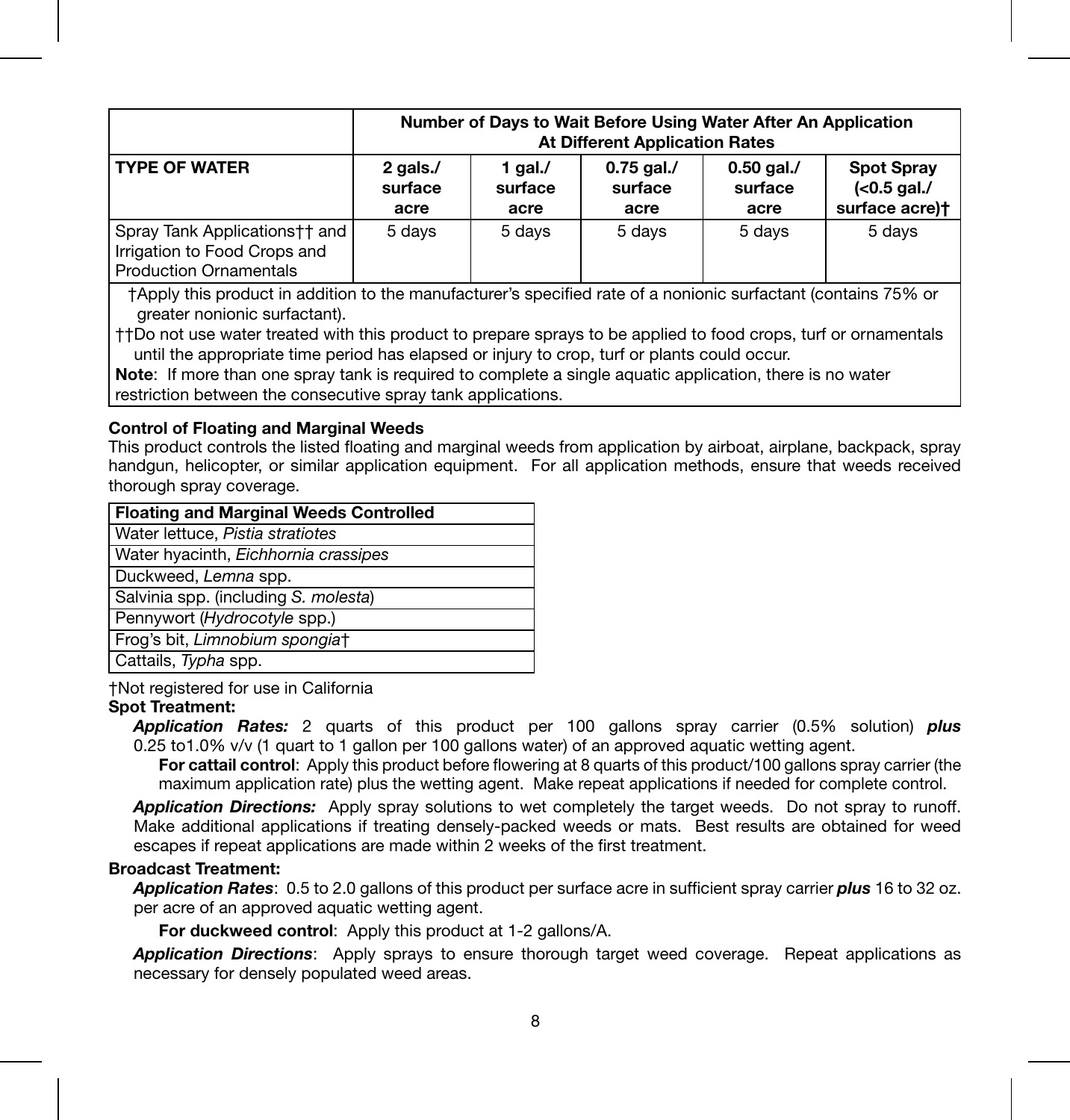#### **Control of Submerged Weeds**

This product controls the listed submerged weeds from application by surface, subsurface, and bottom placement applications. Enhanced weed control are obtained in situations where severe weed or algae infestations are found: use an approved algaecide either as a pretreatment to an application of this product, or as a tank mix with this product.

| <b>Submersed Weeds Controlled or Suppressed</b>       |
|-------------------------------------------------------|
| Bladderwort, Utricularia spp.                         |
| Hydrilla, Hydrilla verticillata                       |
| Watermilfoils (including Eurasian), Myriophyllum spp. |
| Pondweeds, Potamogeton spp. <sup>+</sup>              |
| Coontail, Ceratophyllum demersum                      |
| Elodea, Elodea spp.                                   |
| Brazilian Elodea, Egeria densa                        |
| Naiad, Najas spp.                                     |
| Algae, Spirogyra spp. and Pithophora spp.++           |

†This product does not control Richardson's pondweed, *P. richardsonii*.

††Suppression only. *Spirogyra* and/or *Pithophora*, can be controlled using a tank mix of this product with an approved algaecide.

*Application Rates*: 0.5 to 2.0 gallons of this product in water per surface acre (per 4-foot water depth). For severe weed infestations, use the 2.0 gallon per surface acre rate. Repeat applications at 14- to 21- day intervals are needed for optimum control.

Use the table below to determine the number of gallons of this product needed to apply per surface acre based on water depth.

|                    | Gallons of Product per Surface Acre |             |             |            |
|--------------------|-------------------------------------|-------------|-------------|------------|
|                    | Average Water Depth                 |             |             |            |
|                    | 1 Foot                              | 2 Feet      | 3 Feet      | 4 Feet     |
| 1 gallon/acre rate | $0.25$ gal.                         | $0.50$ gal. | $0.75$ gal. | $1.0$ gal. |
| 2 gallon/acre rate | 0.50 gal.                           | $1.0$ gal.  | $1.5$ gals. | 2.0 gals.  |

**Note:** For water depths of 2 feet or less including shorelines, do not exceed 1 gallon per surface acre.

#### **Application Directions**

*Subsurface Applications*: For submersed weeds, especially *Hydrilla*, that have reached the water's surface, apply this product in a water carrier or an invert emulsion through boom trailing hoses carrying nozzle tips that direct the dilute spray below the water surface to ensure adequate weed coverage.

*Bottom Placement*: For submersed weeds (ex. *Hydrilla*, Bladderwort, or Coontail) that have reached the water surface and/or where the water is slowly moving through the weed growth, apply this product in an invert emulsion carrier with weighted hoses that injects the diluted spray solution near the bottom. Adding a copper-based algaecide improves control. Alternatively, a pretreatment application with a copper based algaecide improves overall control if algae are present along with submersed weeds.

**Surface Application for Submersed Aquatic Weeds:** For submerged weeds, apply this product as a spray in sufficient carrier to fully cover the target area and to ensure complete coverage of the weed areas. Use the higher rate for mixed weed populations. Do not use surface spray applications for densely-packed submersed weeds or if water is over 2 feet deep (use subsurface applications of this product in these situations).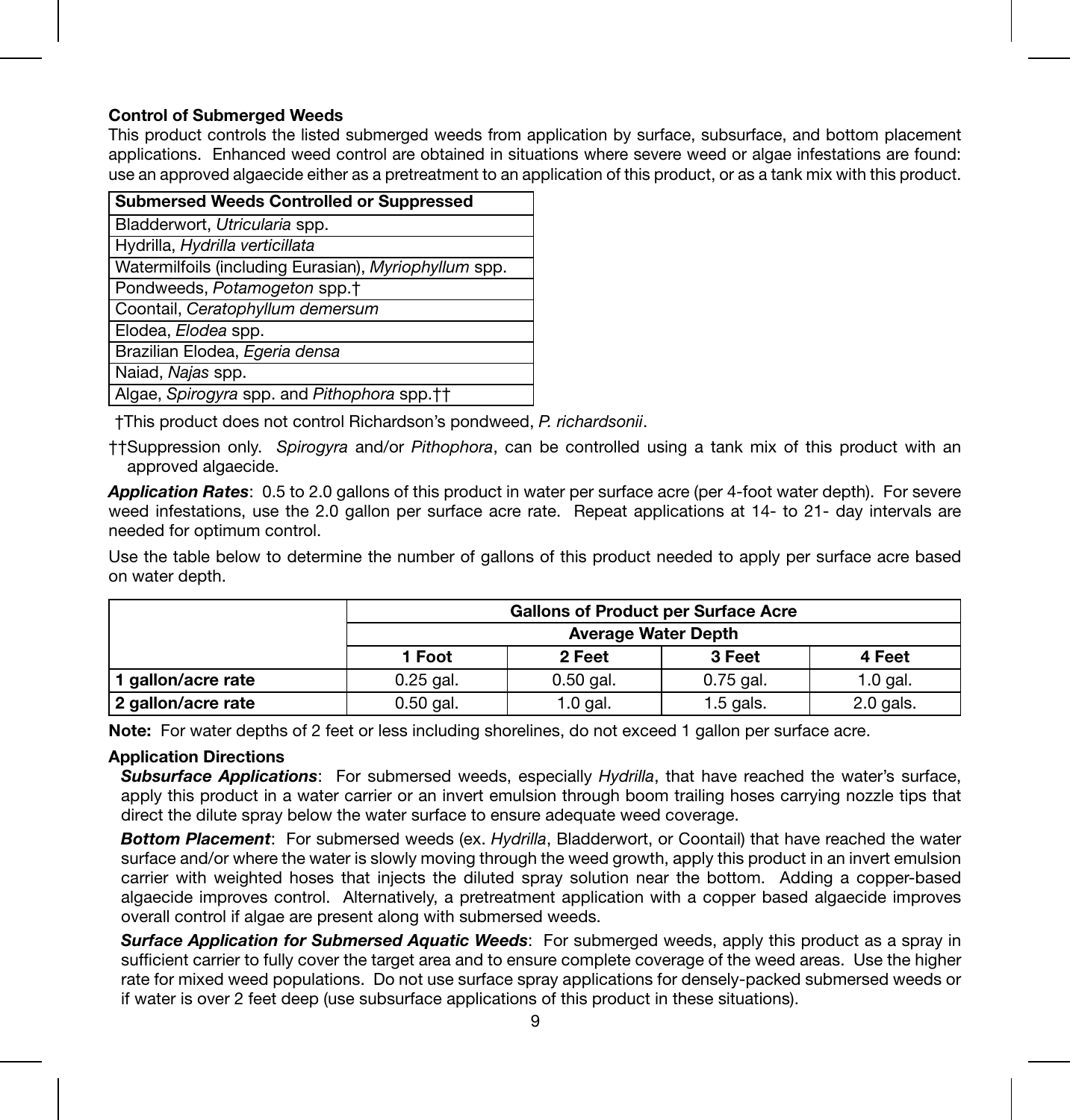## **COMMERCIAL GREENHOUSES AND NURSERIES**

Use this product for general weed control in commercial greenhouses (ex., beneath benches), for field grown and container stock, and in other similar areas. Make applications of this product preplant or postplant preemergence in field grown ornamental nursery plantings, or postemergence as a directed spray. For ornamental seed crops (NOT registered for use in the State of California), apply this product preemergence. Do not allow sprays to contact desirable foliage or injury will occur. Do not use on food or feed crops.

*Spot Spray Application Rates*: 1 to 2 qts. of this product *plus* a nonionic surfactant (contains 75% or greater nonionic surfactant) at the manufacturer's specified rate per 100 gals of water, or 0.75 oz. (22 ml) of this product plus the manufacturer's specified rate of a nonionic surfactant (contains 75% or greater nonionic surfactant) per 1 gallon of water.

*Broadcast Application Rates*: 1 to 2 pts. of this product in a minimum of 15 gallons of water per acre *plus* a nonionic surfactant (contains 75% or greater nonionic surfactant) at the manufacturer's specified rate per 100 gals of spray mixture. For thorough coverage, apply this product in an adequate spray volume.

## **DORMANT ESTABLISHED TURFGRASS (BERMUDAGRASS, ZOYSIAGRASS) NONFOOD OR FEED CROP**

This product controls the listed emerged annual broadleaf and grass weeds in established dormant bermudagrass lawns, parks, golf courses, etc. Do not apply unless turfgrass is dormant at application. Application to actively growing bermudagrass causes delay or permanent injury. If using this product in extreme Southern areas of the U.S., make certain that the turfgrass is dormant at the time of application.

| Weeds Controlled in Established Dormant Turfgrass                                       |  |  |
|-----------------------------------------------------------------------------------------|--|--|
| Little Barlev+                                                                          |  |  |
| Annual Bluegrass                                                                        |  |  |
| Bromes including Rescuegrass, Sixweeks fescue, Henbit, Buttercup, and Carolina Geranium |  |  |

†Apply this product before the mid-boot stage.

*Broadcast (Ground) Application Rates*: 1 to 2 pts. of this product per acre in 20 to 100 gals. of spray mix *plus* a nonionic surfactant (contains 75% or greater nonionic surfactant) at the manufacturer's specified rate per 100 gals. of spray mixture.

## **LANDSCAPE, INDUSTRIAL, RECREATIONAL, COMMERCIAL, RESIDENTIAL, AND PUBLIC AREAS**

This product is a non-selective herbicide and it will kill broadleaf and grassy weeds in industrial, recreational, golf course, commercial, residential, and public areas within 24 to 36 hours. Do not allow sprays to contact desirable plant foliage or injury will occur.

To be effective as a contact/desiccant herbicide, this product must completely cover the target weeds. Best results are seen when this product is applied to young, actively growing weeds. Do not apply to weeds that are growing under stress. Use the specified application techniques for acceptable weed control.

For weeds that are difficult to control, such as perennial, or deeply-rooted weeds, control is often obtained by applications of this product as a tank mix with other systemic-type herbicides. This product, when applied as a tank-mix with a preemergent herbicide labeled for the intended use site, will provide residual control. Before preparing large volume of a tank-mix of this product with other herbicides, check that the tank-mix is physically compatible by mixing only a small amount of the tank mix. If the mixture balls up, forms flakes, sludges, jells, oily films or layers, or other precipitates, do not use this combination: it is not compatible. Read and follow the other product labels for specific application directions.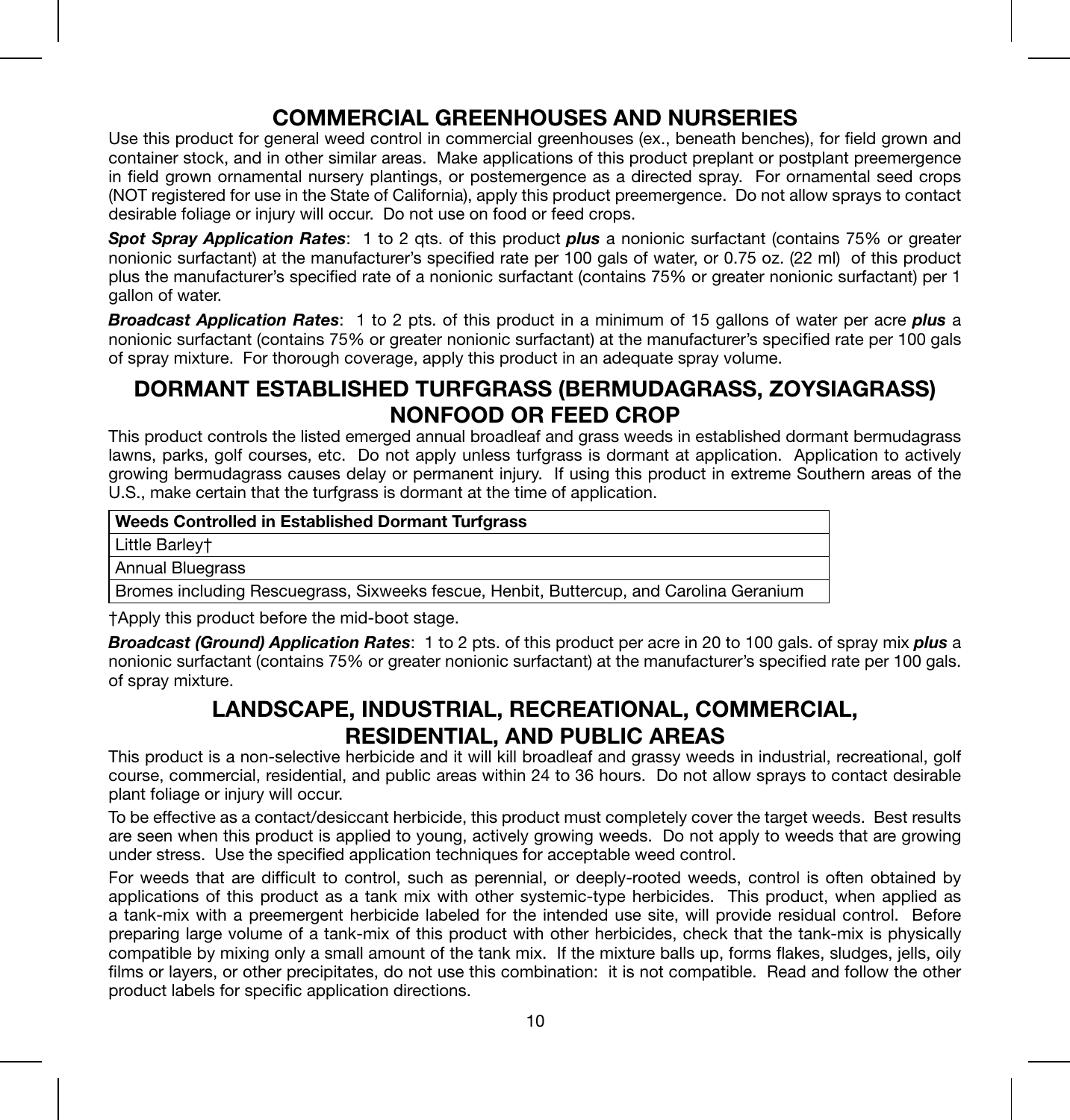It is not possible for Nufarm to test all possible tank mixtures of this product with other pesticides for compatibility, efficacy, or other adverse effects. Consult your state experimental station, state university or extension agent before tank-mixing this product with other herbicides.

**Grounds maintenance weed control in public, commercial and residential landscapes, including landscape beds, lawns, golf courses and roadsides:** Apply this product as a spot or broadcast spray to control weeds in listed sites or to control weeds around the edges and non-flooded portions of ponds, lakes and ditches.

**Trim and Edge weed control along driveways, walkways, patios, cart paths, fence lines, and around trees, ornamental gardens, buildings, other structures, and beneath non-commercial greenhouse benches:** This product can be used to eliminate undesired grass and broadleaf plant growth in narrow-banded areas along the areas listed.

Since this product does not translocate systemically, it can be used as an edging or pruning tool. This product must be applied only to the select, narrow-banded areas of grass or undesirable weed growth found in desirable ornamental bedding plants, ground covers, etc. This product will only control vegetation growing within the width of the spray application. Do not exceed the labeled rate of this product or concrete-based materials will be stained.

**Industrial weed control for right-of-ways, railroad beds/yards, highways, roads, dividers and medians, parking lots, pipelines, pumping stations, public utility lines, transformer stations and substations, electric utilities, storage yards, and other non-crop areas:** Apply this product as a spot or broadcast spray either alone or in combination with other herbicides for a fast burndown of weeds in listed industrial weed control sites.

*Spot Spray Applications*: 1 to 2 qts. of this product *plus* a nonionic surfactant (contains 75% or greater nonionic surfactant) at the manufacturer's specified rate per 100 gals. water. For small spray solution volumes, mix 0.75 oz. (22 ml) this product with the appropriate amount of the nonionic surfactant in 1 gallon of water.

*Broadcast Applications*: 1 to 2 pts. of this product per acre *plus* a nonionic surfactant (contains 75% or greater nonionic surfactant) at the manufacturer's specified rate per 100 gals. of spray mixture. Use sufficient water to ensure good spray coverage, although increased spray volumes (60 gals, or more) will be necessary for treating tall and/or dense target plants.

## **ORNAMENTAL SEED CROPS (FLOWERS, BULBS, ETC.) (NOT REGISTERED FOR USE IN THE STATE OF CALIFORNIA)**

This product can be used for preharvest desiccation of ornamental seed crops. DO NOT USE FOR FOOD OR FIBER CROPS.

*Broadcast (Air or Ground) Applications*: 1.5 to 2 pts. of this product *plus* a nonionic surfactant (contains 75% or greater nonionic surfactant) at the manufacturer's specified rate per acre. Apply in sufficient amount of water (minimum of 5 gallons by air; 15 gallons by ground) to ensure desiccation and weed burndown. Make repeat applications at a minimum of 5-day intervals and do not apply more than three applications. Do not use seed, screenings, or waste as feed or for consumption.

## **TURF RENOVATION (ALL TURF AREAS EXCEPT COMMERCIAL SOD FARMS)**

This product is used to desiccate golf course turf and other turf areas prior to renovation. For suppression of regrowth and quick desiccation of treated turfgrass, use this product as a tank mix with other systemic nonselective or systemic postemergence grassy weed herbicides. Before tank mixing with other products, read and follow the other product labels for specific application directions and restrictions.

*Broadcast (Ground) Application:* 1 to 2 pts. of this product per acre *plus* a nonionic surfactant (contains 75% or greater nonionic surfactant) at the manufacturer's specified rate in 20 to 100 gals. of water. For smaller spray solution volumes, mix 4 teaspoons of this product and the appropriate amount of nonionic surfactant in 1 gal. of water. Apply this product as a full coverage spray to thoroughly contact the turfgrass. Make applications only when the turf is dry, free from dew or other moisture. Increased water volumes (100 gal. of water per acre) will enhance turf desiccation, especially when turfgrass is dense and thick.